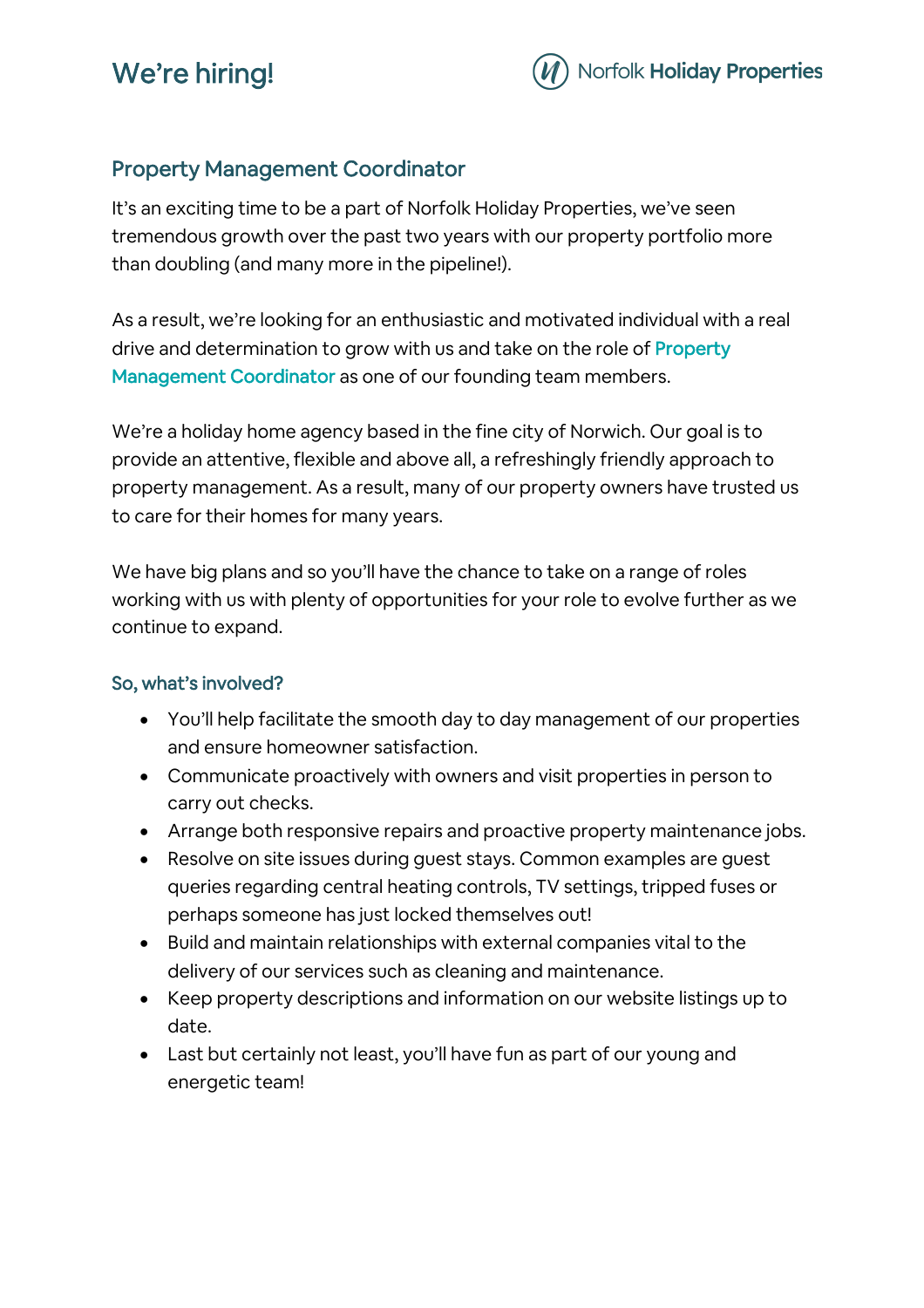# We're hiring!



### Our ideal team member…

There are a few skills and experiences we have in mind for this role, but more than anything, we are looking for a team player who puts their heart into their work and is excited by the prospect of being part of a growing company.

- Organisation skills! You're the kind of person who likes to keep your inbox flagged, starred, and filed to perfection.
- Has a keen eye for detail. Show us you spotted this and mention your favourite place in Norfolk in your application!
- You must be versatile and flexible. You'll need to be prepared to jump into a range of tasks with both feet whenever needed. Always expect the unexpected!
- A full driving license and own vehicle is essential. Mileage is paid.
- Bonus points if you have knowledge of the local area and the tourism industry in Norfolk.

### A little more about us…

We're a friendly bunch, full of ambition and determination. We pride ourselves on our professionalism but also believe having fun in the workplace is an essential part of any career. Our culture is massively collaborative, and so you'll be a key part of our team, tackling issues together with a calm head.

We recently moved into our new brand-new premises in Norwich, which will be your main place of work. Look out for us on Ber Street, next to the John Lewis carpark entrance.

### Here's what's in it for you!

- £19,000 £22,000 salary per annum dependent on experience.
- 22 days holiday per year, plus statutory bank holiday days (+ your birthday!).
- Contributory pension scheme.
- Training and opportunities for progression and development.
- We're young and still working out the best ways to reward our people. We're shaping this as we grow and will value the input from our founding team members.